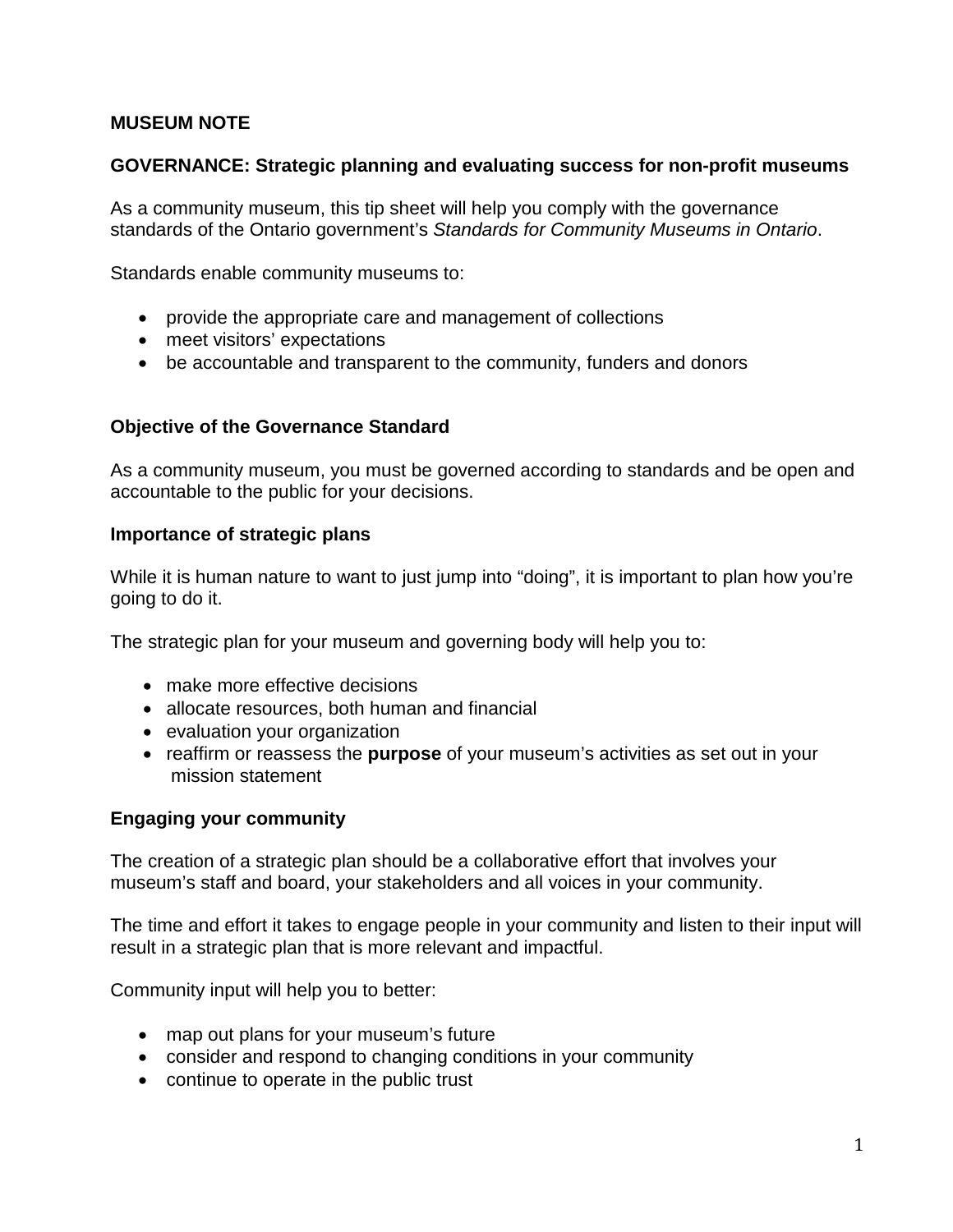# **Making decisions strategically**

As a **governing body**, your strategic plan and mission statement will help guide your decisions about:

- fundraising opportunities
- grant opportunities
- stakeholder engagement
- partnership opportunities

As **museum staff**, your strategic plan and mission statement will help guide your decisions about:

- exhibit and event subject matter
- approaches and target audience
- additions to your collection and what can be removed
- what donations should be accepted
- your priorities and goals
- your training or professional development needs
- community partnerships

## **Allocating resources**

As a governing body, your strategic plan and mission statement will help you determine:

- your budget
- the financial resources required
- the human resources needed

# **Evaluation: Monitoring your museum's performance**

Regular review is the key to an effective strategic plan. We recommend the following protocols to ensure your plan is as relevant and effective as possible:

- include a 'progress review' of your strategic plan as a regular item on the meeting agenda of your museum's governing body; include items such as progress reports on goals met
- review your plan on a yearly basis as part of your annual general meeting and annual report – to help measure your organization's success
- review and revise your plan, every five years

# **Stakeholder Communication**

Plans that are strategic in supporting a compelling mission statement may help you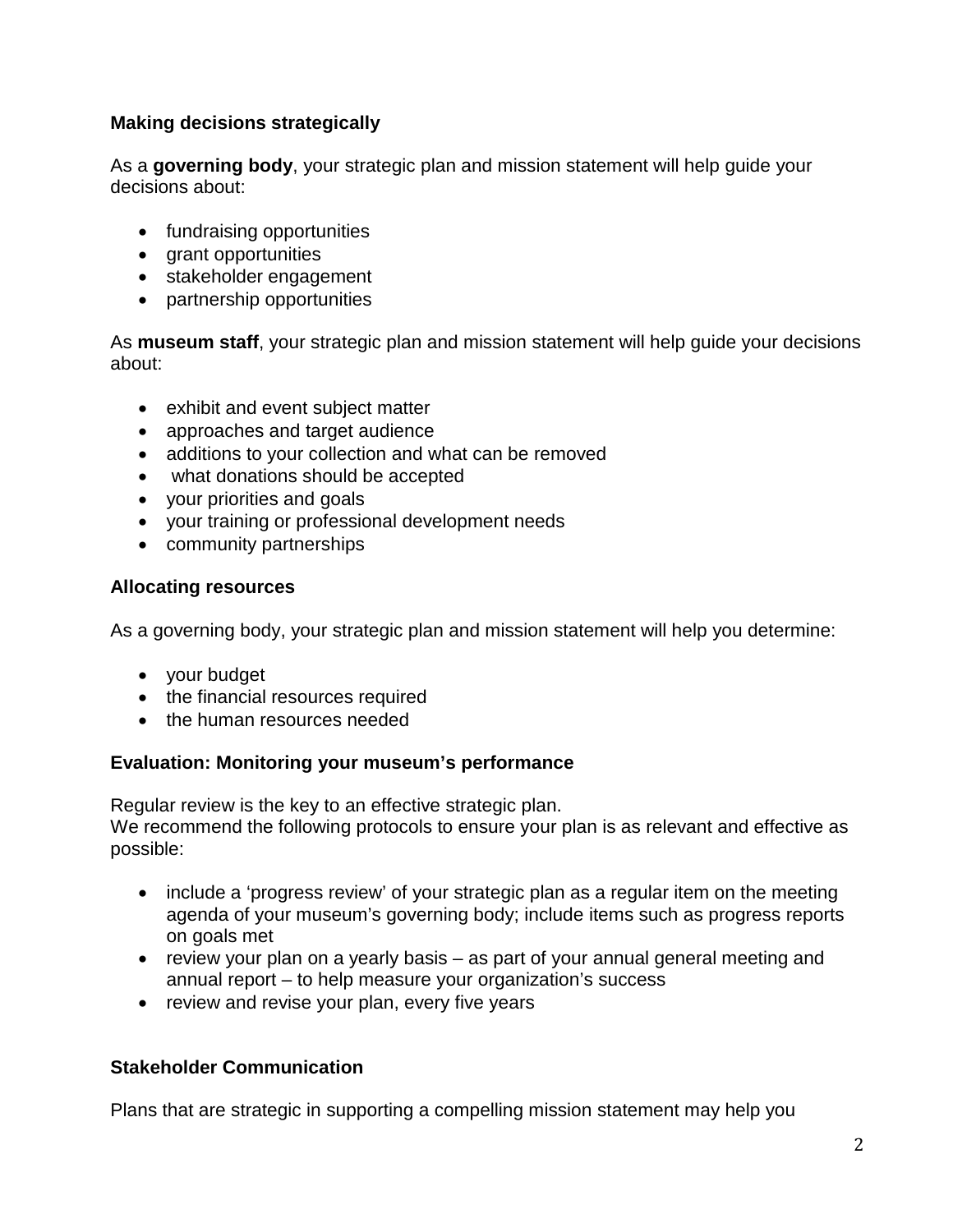convince funders, including local government, that your museum is credible and worthy of investment.

When a strategic plan accompanies a project grant application it strengthens the case that your funders' support will have positive impact on its community.

## **Creating a strategic plan**

Don't be afraid to plan and don't be rushed!An inspirational and useful plan is worth the time and effort.

Here are two easy-to-use resources to help you get started:

- **Producing a Forward Plan: MGC Guidelines for Good Practice by Stuart Davies**
- **Human Resource Planning Tool The Learning Coalition**

You may also want to hire a skilled facilitator, with no affiliation to your museum, to help you make planning meetings more productive and ensure your plan is a visionary one for your organization and your community.

## **RECOMMENDED RESOURCES**

Alberta Museums Association. Standard Practices Handbook for Museums, 3<sup>rd</sup> edition. 2014. *Planning 2.6* pp.79-84*.*

Balanced Scorecard Institute. *Balanced Scorecard Basics.*

The balanced scorecard is a [strategic planning and management system t](http://balancedscorecard.org/BSCResources/StrategicPlanningBasics/tabid/459/Default.aspx)hat is used extensively in nonprofit organizations to align business activities to the vision and strategy of the organization, improve internal and external communications, and monitor organization performance against strategic goals.

<http://balancedscorecard.org/Resources/About-the-Balanced-Scorecard>

## **CMOG Standards Resources**

<https://members.museumsontario.ca/resources/tools-policies/CMOG-standard-resources> for:

Linton, Jon. Archived OMA webinar and notes on Strategic Planning. March 2013.

## **Governance**

Davies, Stuart*. Producing a Forward Plan: MGC Guidelines for Good Practice* Different terminology for Strategic Plan but this 24 page booklet will provide everything a board needs to inform their strategic planning process and ensure it is used.

Museum of Ontario Archaeology. *Strategic Process Example*

## **Human Resources**